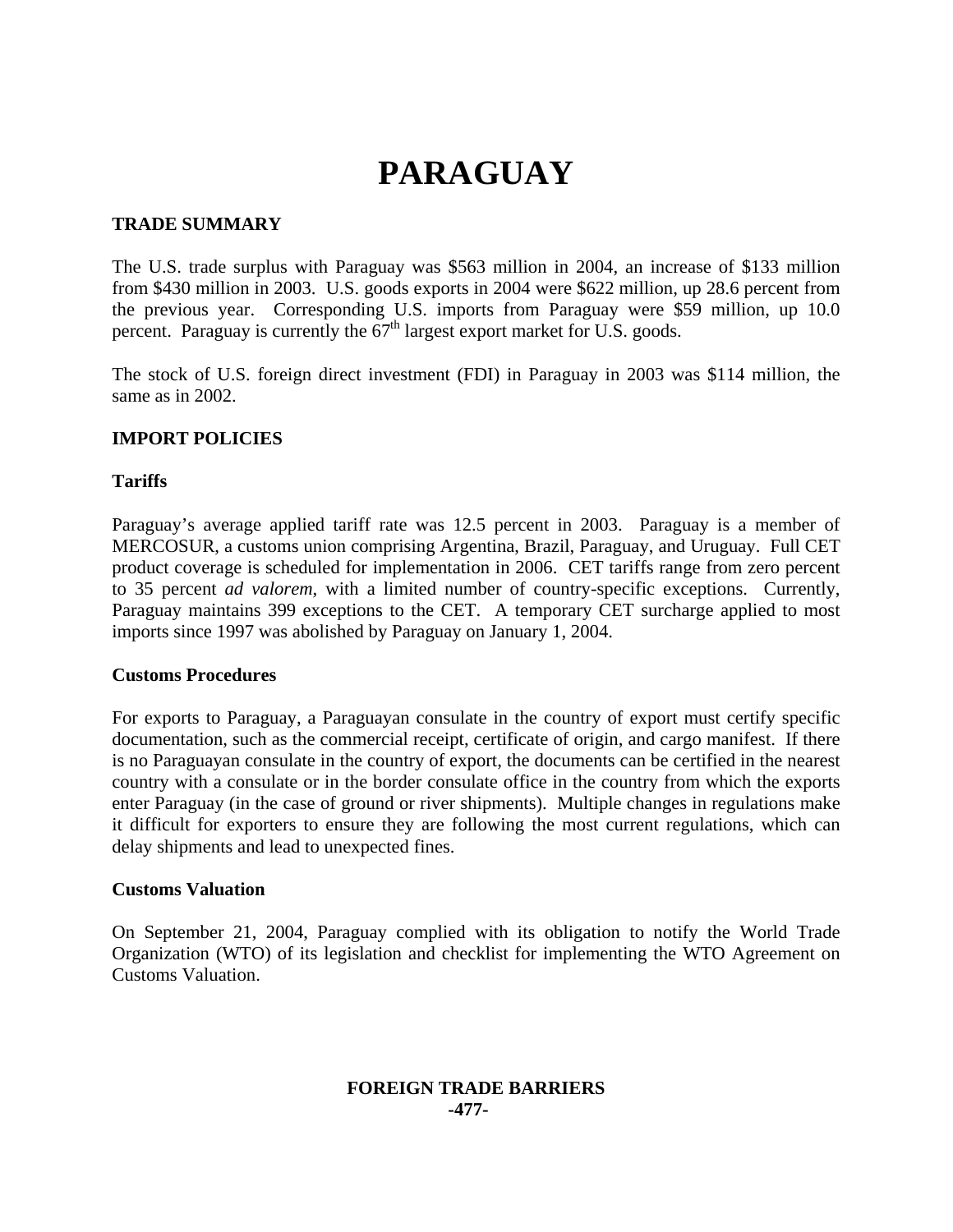## **GOVERNMENT PROCUREMENT**

In the past, U.S. companies have protested Paraguay's non-transparent procurement procedures, citing bid specifications that favor a preferred bidder and the fact that subsidiaries of a single parent company are each permitted to submit separate bids. Other complaints have included the discriminatory use of bid procedures to disqualify a non-preferred bidder, declaring that there were no bids when a non-preferred bidder submitted the best bid, and not requiring preferred bidders to comply with tender requirements. However, the Duarte government has moved aggressively to implement the Law of Public Contracting that came into force in July 2003. Since March 3, 2004, all public contracting in Paraguay with a value over \$70 must be done *via* the website of the Director General of Public Contracting, which is www.contratacionesparaguay.gov.py. The Law of Public Contracting applies to the central government as well as to state and local entities. The contracting office screens tenders to avoid preferential specifications in an effort to avoid issuing tenders biased in favor of a particular bidder. All bid documents are made available electronically and, once bids are awarded, the information on the winner and the final price is made publicly available on the website. Complaints are channeled through the Directorate rather than being submitted directly to the contracting entity, and most complaints so far have been adjudicated in favor of bidders. Foreign firms can bid on tenders deemed "international," which accounted for about 60 percent of the total in 2004, and can bid on "national" tenders through a local representative. Paraguay is not a member of the WTO Agreement on Government Procurement.

## **INTELLECTUAL PROPERTY RIGHTS (IPR) PROTECTION**

The Duarte Administration has been particularly active and focused in its fight against piracy, counterfeiting and contraband, declaring the fight a national priority. However, serious concerns over the lack of effective border enforcement remain, because Paraguay continues to be a transshipment point for pirated and counterfeit goods to Brazil and other neighboring markets.

In January 1998, the United States Trade Representative (USTR) identified Paraguay as a Priority Foreign Country under the Special 301 provisions of the Trade Act of 1974, and in February 1998, the United States initiated a Section 301 investigation of Paraguay's acts, policies and practices regarding intellectual property. Paraguay is currently subject to Section 306 monitoring of its Memorandum of Understanding (MOU) with the United States on the protection of intellectual property, which allowed the United States to remove Paraguay from its Priority Foreign Country status and to terminate the Section 301 investigation. In the 1998 MOU, the Paraguayan government committed to implement institutional and legal reforms and to strengthen intellectual property rights enforcement and prosecution. In addition, Paraguay agreed to ensure that its government ministries use only authorized software. The two Governments signed a new MOU in March 2004, which focuses on areas that are still of concern.

#### **FOREIGN TRADE BARRIERS -478-**